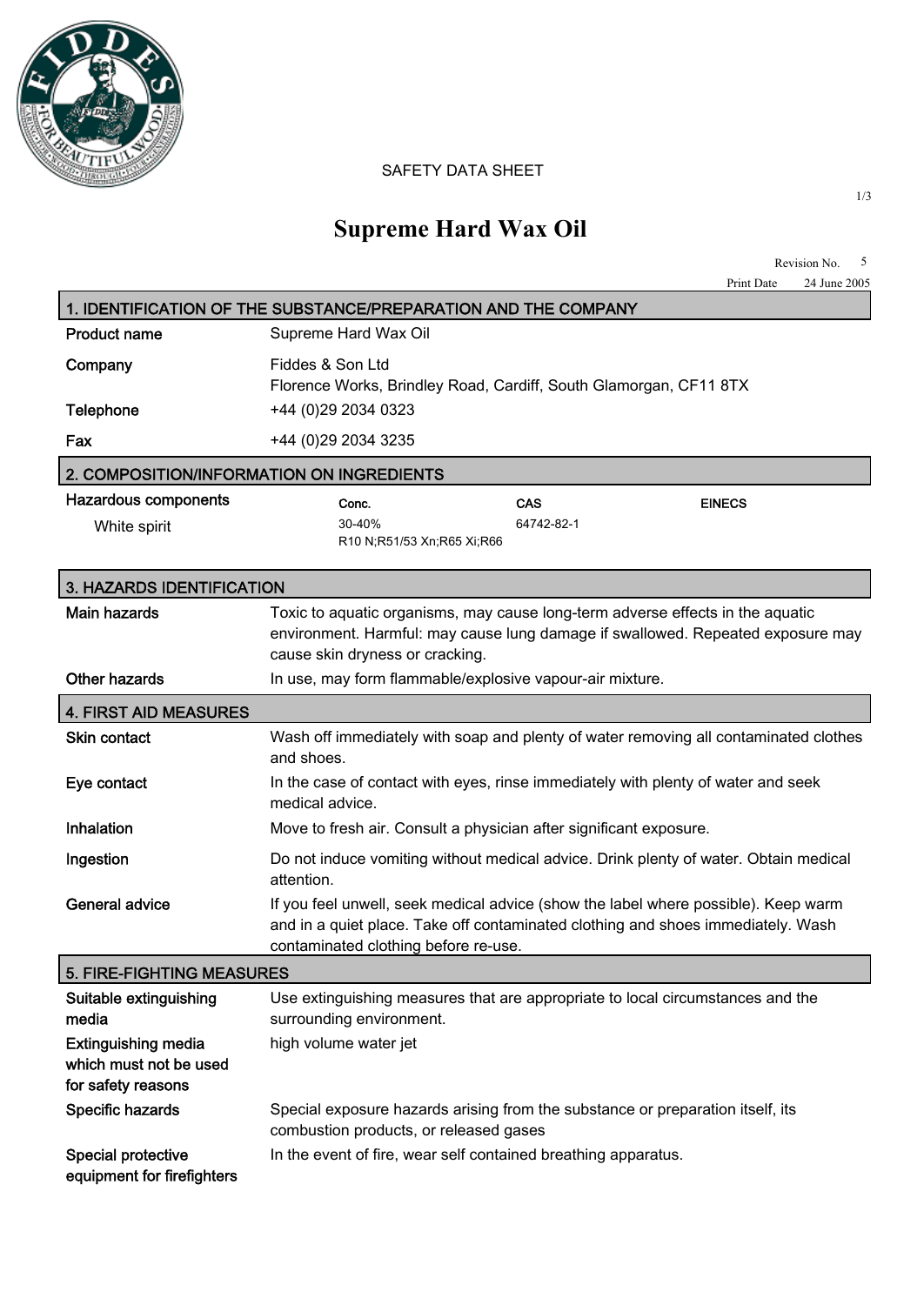## **Supreme Hard Wax Oil**

| <b>6. ACCIDENTAL RELEASE MEASURES</b>             |                                                                                                                                                                                                                |
|---------------------------------------------------|----------------------------------------------------------------------------------------------------------------------------------------------------------------------------------------------------------------|
| <b>Personal precautions</b>                       | Ensure adequate ventilation. Keep people away from and upwind of spill/leak. Remove<br>all sources of ignition.                                                                                                |
| Environmental<br>precautions                      | Do not allow material to contaminate ground water system. Prevent product from<br>entering drains.                                                                                                             |
| Methods for cleaning up                           | After cleaning, flush away traces with water. Soak up with inert absorbent material and<br>dispose of as hazardous waste.                                                                                      |
| 7. HANDLING AND STORAGE                           |                                                                                                                                                                                                                |
| Handling                                          | Wear personal protective equipment. Do not breathe vapours or spray mist. Use only<br>in well-ventilated areas. Vapours are heavier than air and may spread along floors.<br>Avoid contact with skin and eyes. |
| <b>Storage</b>                                    | Keep container tightly closed in a dry and well-ventilated place.                                                                                                                                              |
|                                                   | 8. EXPOSURE CONTROLS / PERSONAL PROTECTION                                                                                                                                                                     |
| <b>Engineering measures to</b><br>reduce exposure | Ensure adequate ventilation, especially in confined areas.                                                                                                                                                     |
| <b>Respiratory protection</b>                     | In case of insufficient ventilation wear suitable respiratory equipment. In the case of<br>hazardous fumes, wear self contained breathing apparatus.                                                           |
| Hand protection                                   | PVC or other plastic material gloves                                                                                                                                                                           |
| Eye protection                                    | Tightly fitting safety goggles Avoid contact with eyes.                                                                                                                                                        |
| Skin and body protection                          | Avoid contact with skin, eyes and clothing. Handle in accordance with good industrial<br>hygiene and safety practice. rubber or plastic apron rubber or plastic boots.                                         |
| 9. PHYSICAL AND CHEMICAL PROPERTIES               |                                                                                                                                                                                                                |
| <b>Description</b>                                | liquid                                                                                                                                                                                                         |
| Water solubility                                  | slightly soluble soluble in alcohol & ether                                                                                                                                                                    |
| <b>10. STABILITY AND REACTIVITY</b>               |                                                                                                                                                                                                                |
| <b>Stability</b>                                  | Stable at normal conditions                                                                                                                                                                                    |
|                                                   |                                                                                                                                                                                                                |
| <b>Conditions to avoid</b>                        | Heat, flames and sparks.                                                                                                                                                                                       |
| Materials to avoid                                | oxidizing agents acids                                                                                                                                                                                         |
| Hazardous decomposition<br>products               | carbon oxides nitrogen oxides (NOx)                                                                                                                                                                            |
| <b>11. TOXICOLOGICAL INFORMATION</b>              |                                                                                                                                                                                                                |
| <b>Acute toxicity</b>                             | Chronic exposure may cause nausea and vomiting, higher exposure causes<br>unconsciousness. Components of the product may be absorbed into the body through<br>the skin.                                        |
| <b>Primary irritation</b>                         | Contact with eyes or skin causes irritation.                                                                                                                                                                   |
| Repeated or prolonged<br>exposure                 | Prolonged exposure causes local irritation of skin and mucous membranes, especially<br>to the eyes. Prolonged skin contact may defat the skin and produce dermatitis.                                          |
| <b>12. ECOLOGICAL INFORMATION</b>                 |                                                                                                                                                                                                                |
| Ecotoxicity                                       | No data is available on the product itself.                                                                                                                                                                    |
| <b>13. DISPOSAL CONSIDERATIONS</b>                |                                                                                                                                                                                                                |
| <b>General Information</b>                        | Can be incinerated, when in compliance with local regulations. Dispose of in<br>accordance with local regulations                                                                                              |